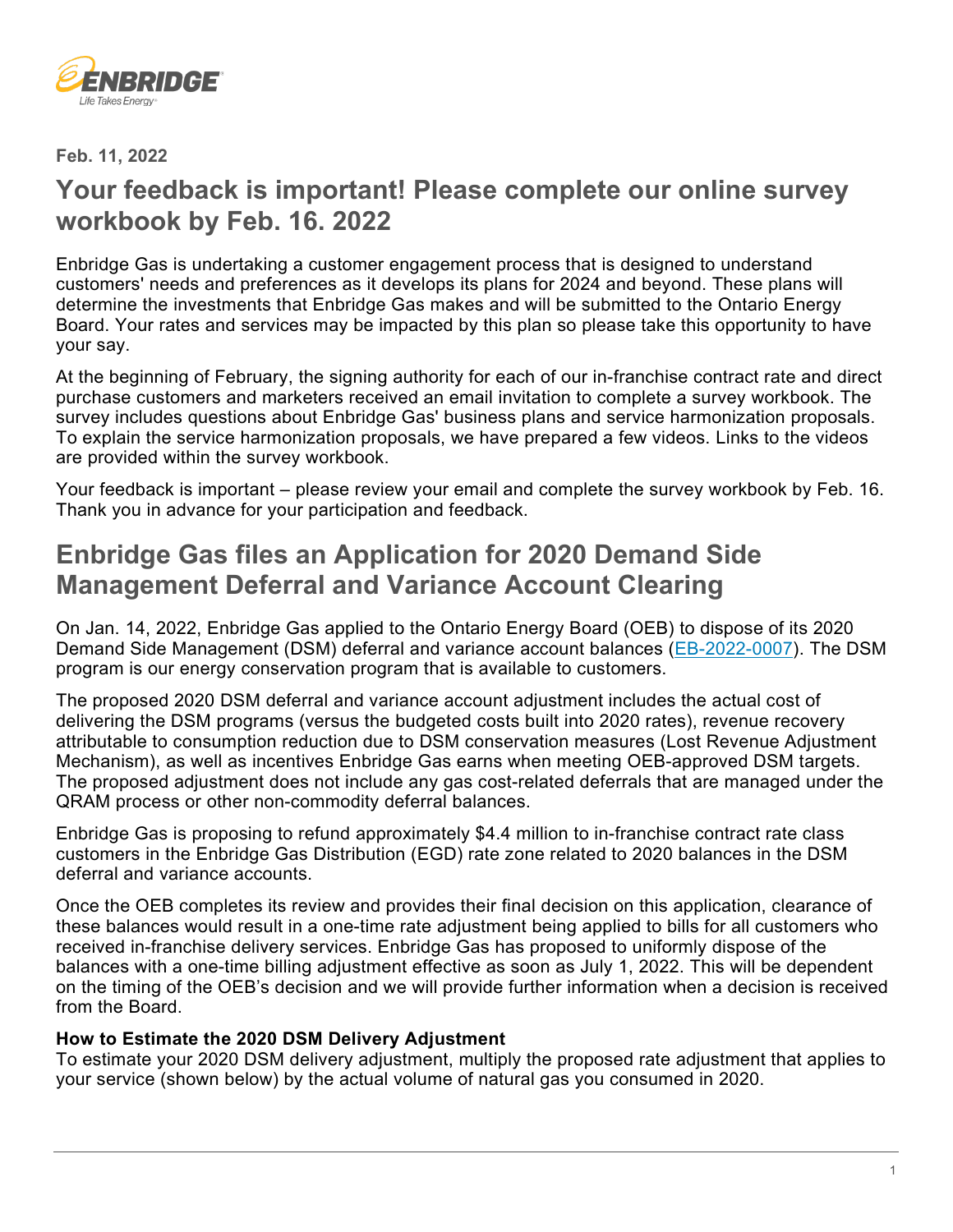

| <b>Rate Class</b> | Proposed Unit Rate for 2020 DSM Delivery Adjustment (cents/m <sup>3</sup> ) |
|-------------------|-----------------------------------------------------------------------------|
| <b>Rate 100</b>   | 0.3645                                                                      |
| <b>Rate 110</b>   | (0.0381)                                                                    |
| <b>Rate 115</b>   | (0.2355)                                                                    |
| <b>Rate 135</b>   | 0.5001                                                                      |
| <b>Rate 145</b>   | (6.6524)                                                                    |
| <b>Rate 170</b>   | (0.7962)                                                                    |

For more information, find the full application [\(EB-2022-0007\)](https://www.enbridgegas.com/about-enbridge-gas/regulatory) posted on our website.

# **2020 Deferral Account Clearing Bill Adjustments**

Enbridge Gas received approval from the Ontario Energy Board (OEB) to dispose of amounts recorded in certain 2020 deferral and variance accounts and for the amount of its 2020 earnings that it is required to share with customers [\(EB-2021-0149\)](https://www.enbridgegas.com/about-enbridge-gas/regulatory). The 2020 deferral account application excludes the 2020 Federal Carbon Pricing Program (FCPP) related deferral and variance accounts as well as the 2020 Demand Side Management (DSM) deferral and variance accounts for which Enbridge Gas has separate applications.

This account clearing will result in a one-time delivery adjustment being applied to the April 2022 bills of all customers who received contract rate delivery services in 2020.

### **What are Deferral and Variance Accounts?**

Deferral and variance accounts are used to capture certain differences between Enbridge Gas' forecast amounts approved for collection through rates and actual revenues and costs collected or incurred. The differences are either refunded or collected from customers, upon approval by the OEB, and are specifically allocated to each rate class.

#### **How to Estimate the 2020 Delivery Adjustment**

You can estimate your 2020 delivery adjustment by multiplying the approved rate adjustment that applies to your service (shown below) by the actual volume of natural gas you consumed in 2020.

| <b>Approved Unit Rate for 2020 Delivery Adjustment</b><br>(cents/m <sup>3</sup> ) |                   |                          |                       |                          |  |  |
|-----------------------------------------------------------------------------------|-------------------|--------------------------|-----------------------|--------------------------|--|--|
| <b>Rate Class</b>                                                                 | <b>System Gas</b> | <b>Ontario T-Service</b> | <b>Dawn T-Service</b> | <b>Western T-Service</b> |  |  |
| <b>Rate 100</b>                                                                   | (0.0179)          | 0.0000                   | 0.0307                | 0.0000                   |  |  |
| <b>Rate 110</b>                                                                   | (0.0084)          | 0.0402                   | 0.0402                | (0.0084)                 |  |  |
| <b>Rate 115</b>                                                                   | (0.0080)          | 0.0406                   | 0.0406                | 0.0000                   |  |  |